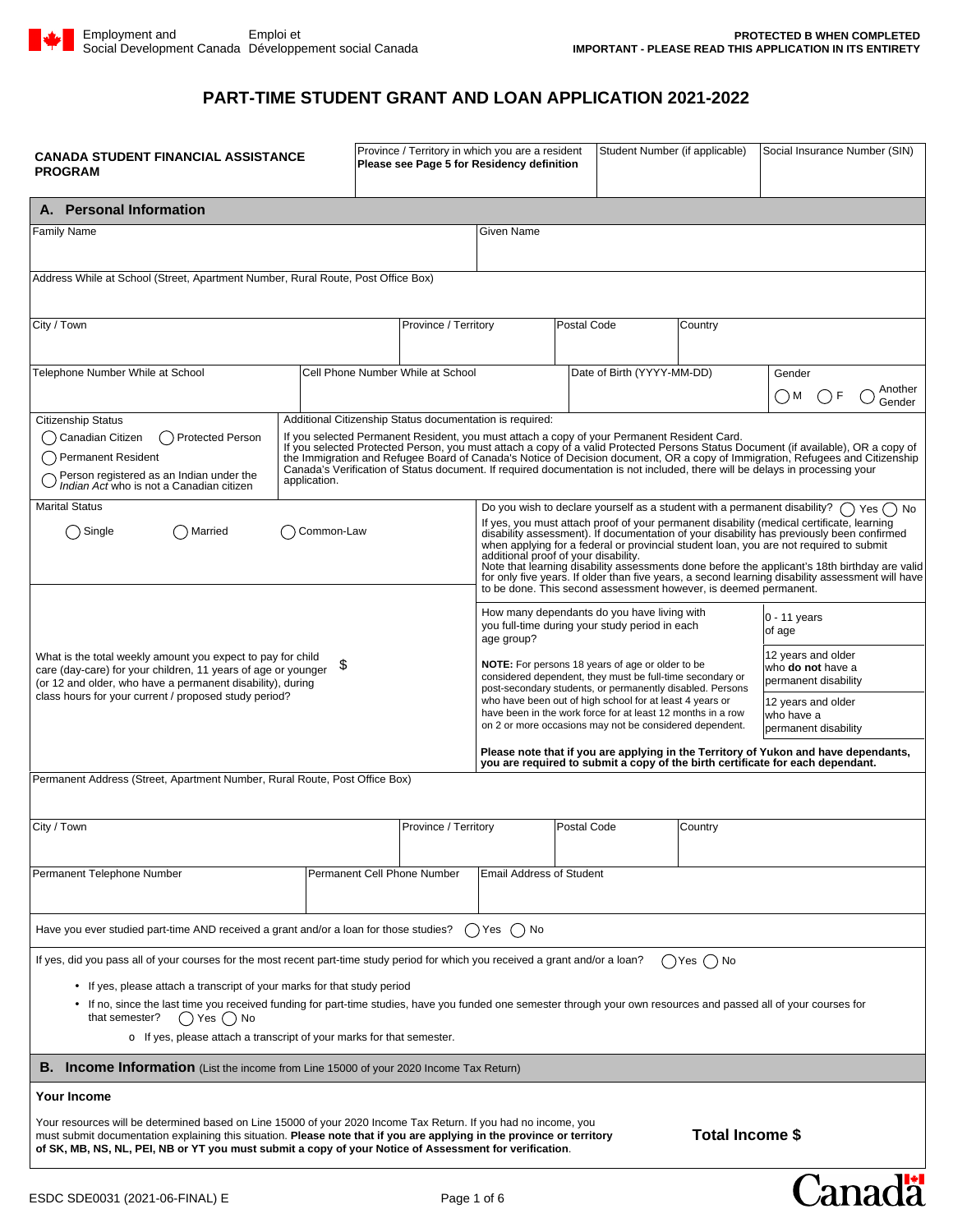#### **PROTECTED B WHEN COMPLETED IMPORTANT - PLEASE READ THIS APPLICATION IN ITS ENTIRETY**

| Your Spouse's/Common-Law Partner's Income<br>law partner's Notice of Assessment for verification.                                                                                                                                                                                                                                                                                                                                                                                                                                                                                                                                                                                                                                                                                                                                                                                                                                                                                                                                                                                                                                                                                                                                                                                                                                                                                                                                                                                                                                                                                                                                                                                                                                                                                                            | Spouse's/Common-Law Partner's<br>Your spouse's/common-law partner's resources will be determined based on Line 15000 of<br>Social Insurance Number (SIN)<br>their 2020 Income Tax Return. If they have no income, they must submit documentation<br>explaining this situation. Please note that if you are applying in the province or territory<br>of SK, MB, NS, NL, PEI, NB or YT, you must submit a copy of your spouse's/common- |                              |                                                                                      | Total Income \$ |                   |                                |  |
|--------------------------------------------------------------------------------------------------------------------------------------------------------------------------------------------------------------------------------------------------------------------------------------------------------------------------------------------------------------------------------------------------------------------------------------------------------------------------------------------------------------------------------------------------------------------------------------------------------------------------------------------------------------------------------------------------------------------------------------------------------------------------------------------------------------------------------------------------------------------------------------------------------------------------------------------------------------------------------------------------------------------------------------------------------------------------------------------------------------------------------------------------------------------------------------------------------------------------------------------------------------------------------------------------------------------------------------------------------------------------------------------------------------------------------------------------------------------------------------------------------------------------------------------------------------------------------------------------------------------------------------------------------------------------------------------------------------------------------------------------------------------------------------------------------------|---------------------------------------------------------------------------------------------------------------------------------------------------------------------------------------------------------------------------------------------------------------------------------------------------------------------------------------------------------------------------------------------------------------------------------------|------------------------------|--------------------------------------------------------------------------------------|-----------------|-------------------|--------------------------------|--|
| Total combined (Your and Your Spouse's/Common-Law Partner's) family 2020 Income                                                                                                                                                                                                                                                                                                                                                                                                                                                                                                                                                                                                                                                                                                                                                                                                                                                                                                                                                                                                                                                                                                                                                                                                                                                                                                                                                                                                                                                                                                                                                                                                                                                                                                                              | \$                                                                                                                                                                                                                                                                                                                                                                                                                                    |                              |                                                                                      |                 |                   |                                |  |
| C. Applicant's Declaration and Signature                                                                                                                                                                                                                                                                                                                                                                                                                                                                                                                                                                                                                                                                                                                                                                                                                                                                                                                                                                                                                                                                                                                                                                                                                                                                                                                                                                                                                                                                                                                                                                                                                                                                                                                                                                     |                                                                                                                                                                                                                                                                                                                                                                                                                                       |                              |                                                                                      |                 |                   |                                |  |
| Have you received a Part-Time Canada Student Loan that you have<br>If yes, what is the total outstanding balance to be<br>No<br>)Yes<br>repaid on your part-time loan(s)?<br>not fully repaid?                                                                                                                                                                                                                                                                                                                                                                                                                                                                                                                                                                                                                                                                                                                                                                                                                                                                                                                                                                                                                                                                                                                                                                                                                                                                                                                                                                                                                                                                                                                                                                                                               |                                                                                                                                                                                                                                                                                                                                                                                                                                       |                              |                                                                                      |                 |                   |                                |  |
| \$<br>I request financial assistance to undertake my part-time post-secondary studies in the amount of                                                                                                                                                                                                                                                                                                                                                                                                                                                                                                                                                                                                                                                                                                                                                                                                                                                                                                                                                                                                                                                                                                                                                                                                                                                                                                                                                                                                                                                                                                                                                                                                                                                                                                       |                                                                                                                                                                                                                                                                                                                                                                                                                                       |                              |                                                                                      |                 |                   |                                |  |
| Borrowers in default of their full-time or part-time student Ioans, or their Canada Apprentice Loans, are restricted from receiving all forms of further assistance until their<br>loans are brought up to date.<br>I will use this assistance to pay the costs associated with my program of studies. I authorize the government, appropriate authority, and educational institution to collect, use and<br>disclose data and information on verifying any information related to any loan and/or grant that I may have for the purpose of carrying out their duties under the administration and<br>enforcement of the Canada Student Financial Assistance Act and the Apprentice Loans Act. I authorize the Canada Revenue Agency to disclose any information pertaining to my<br>income tax records. I certify that I am not currently in default of any Canada Student Loans and/or Canada Apprentice Loan. I have given complete and true information on this form<br>and I understand that failure to do so may prevent my qualifying for assistance in the future. I understand that if I should receive a grant, it is awarded to me on the condition that it will<br>be used for the purposes for which it was intended. I understand that if I do not respect this condition, it may result in loss of eligibility for future grant funding and possible legal action<br>by the Government of Canada. I understand that, in respect of a Canada Student Loan and/or Grant if I knowingly make a false statement or misrepresentation in the<br>application or other document or wilfully provide any false or misleading information, I am guilty of an offence under the Canada Student Loans Act and/or Canada<br>Student Financial Assistance Act and liable for a fine or summary conviction. |                                                                                                                                                                                                                                                                                                                                                                                                                                       |                              |                                                                                      |                 |                   |                                |  |
| Signature of Applicant<br>Date (YYYY-MM-DD)                                                                                                                                                                                                                                                                                                                                                                                                                                                                                                                                                                                                                                                                                                                                                                                                                                                                                                                                                                                                                                                                                                                                                                                                                                                                                                                                                                                                                                                                                                                                                                                                                                                                                                                                                                  |                                                                                                                                                                                                                                                                                                                                                                                                                                       |                              |                                                                                      |                 |                   |                                |  |
| Spouse's/Common-Law Partner's Declaration and Signature                                                                                                                                                                                                                                                                                                                                                                                                                                                                                                                                                                                                                                                                                                                                                                                                                                                                                                                                                                                                                                                                                                                                                                                                                                                                                                                                                                                                                                                                                                                                                                                                                                                                                                                                                      |                                                                                                                                                                                                                                                                                                                                                                                                                                       |                              |                                                                                      |                 |                   |                                |  |
| I have given complete and true information on this form. I understand that personal information that is relevant to a reassessment or an appeal may be shown to the applicant if the<br>applicant appeals his or her assessment or if the appropriate authority makes a reassessment of financial assistance. I authorize the Canada Revenue Agency to disclose any<br>information pertaining to my income tax records. I am not liable for loans given to the applicant.<br>Date (YYYY-MM-DD)<br>Given and Family Name of Spouse/Common-Law Partner (please print)<br>Signature of Spouse/Common-Law Partner                                                                                                                                                                                                                                                                                                                                                                                                                                                                                                                                                                                                                                                                                                                                                                                                                                                                                                                                                                                                                                                                                                                                                                                                |                                                                                                                                                                                                                                                                                                                                                                                                                                       |                              |                                                                                      |                 |                   |                                |  |
|                                                                                                                                                                                                                                                                                                                                                                                                                                                                                                                                                                                                                                                                                                                                                                                                                                                                                                                                                                                                                                                                                                                                                                                                                                                                                                                                                                                                                                                                                                                                                                                                                                                                                                                                                                                                              |                                                                                                                                                                                                                                                                                                                                                                                                                                       |                              |                                                                                      |                 |                   |                                |  |
| D. Program Information<br>What is the name of the post-secondary institution you plan to attend?<br>What campus, college or city of this institution will you be attending?                                                                                                                                                                                                                                                                                                                                                                                                                                                                                                                                                                                                                                                                                                                                                                                                                                                                                                                                                                                                                                                                                                                                                                                                                                                                                                                                                                                                                                                                                                                                                                                                                                  |                                                                                                                                                                                                                                                                                                                                                                                                                                       |                              |                                                                                      |                 |                   | What is your program of study? |  |
| I hereby request financial assistance for the following course(s):                                                                                                                                                                                                                                                                                                                                                                                                                                                                                                                                                                                                                                                                                                                                                                                                                                                                                                                                                                                                                                                                                                                                                                                                                                                                                                                                                                                                                                                                                                                                                                                                                                                                                                                                           |                                                                                                                                                                                                                                                                                                                                                                                                                                       |                              |                                                                                      |                 |                   |                                |  |
| <b>Course Description</b>                                                                                                                                                                                                                                                                                                                                                                                                                                                                                                                                                                                                                                                                                                                                                                                                                                                                                                                                                                                                                                                                                                                                                                                                                                                                                                                                                                                                                                                                                                                                                                                                                                                                                                                                                                                    | Course Code                                                                                                                                                                                                                                                                                                                                                                                                                           |                              | Type of Instruction<br>(e.g.: in-class/correspondence/tele-course/distance learning) |                 | <b>Start Date</b> | End Date                       |  |
| <b>Example: Literature and Composition</b>                                                                                                                                                                                                                                                                                                                                                                                                                                                                                                                                                                                                                                                                                                                                                                                                                                                                                                                                                                                                                                                                                                                                                                                                                                                                                                                                                                                                                                                                                                                                                                                                                                                                                                                                                                   | <b>ENGL 100</b>                                                                                                                                                                                                                                                                                                                                                                                                                       | <b>Correspondence course</b> |                                                                                      |                 | (YYYY-MM-DD)      | (YYYY-MM-DD)                   |  |
|                                                                                                                                                                                                                                                                                                                                                                                                                                                                                                                                                                                                                                                                                                                                                                                                                                                                                                                                                                                                                                                                                                                                                                                                                                                                                                                                                                                                                                                                                                                                                                                                                                                                                                                                                                                                              |                                                                                                                                                                                                                                                                                                                                                                                                                                       |                              |                                                                                      |                 |                   |                                |  |
|                                                                                                                                                                                                                                                                                                                                                                                                                                                                                                                                                                                                                                                                                                                                                                                                                                                                                                                                                                                                                                                                                                                                                                                                                                                                                                                                                                                                                                                                                                                                                                                                                                                                                                                                                                                                              |                                                                                                                                                                                                                                                                                                                                                                                                                                       |                              |                                                                                      |                 |                   |                                |  |
|                                                                                                                                                                                                                                                                                                                                                                                                                                                                                                                                                                                                                                                                                                                                                                                                                                                                                                                                                                                                                                                                                                                                                                                                                                                                                                                                                                                                                                                                                                                                                                                                                                                                                                                                                                                                              |                                                                                                                                                                                                                                                                                                                                                                                                                                       |                              |                                                                                      |                 |                   |                                |  |
|                                                                                                                                                                                                                                                                                                                                                                                                                                                                                                                                                                                                                                                                                                                                                                                                                                                                                                                                                                                                                                                                                                                                                                                                                                                                                                                                                                                                                                                                                                                                                                                                                                                                                                                                                                                                              |                                                                                                                                                                                                                                                                                                                                                                                                                                       |                              |                                                                                      |                 |                   |                                |  |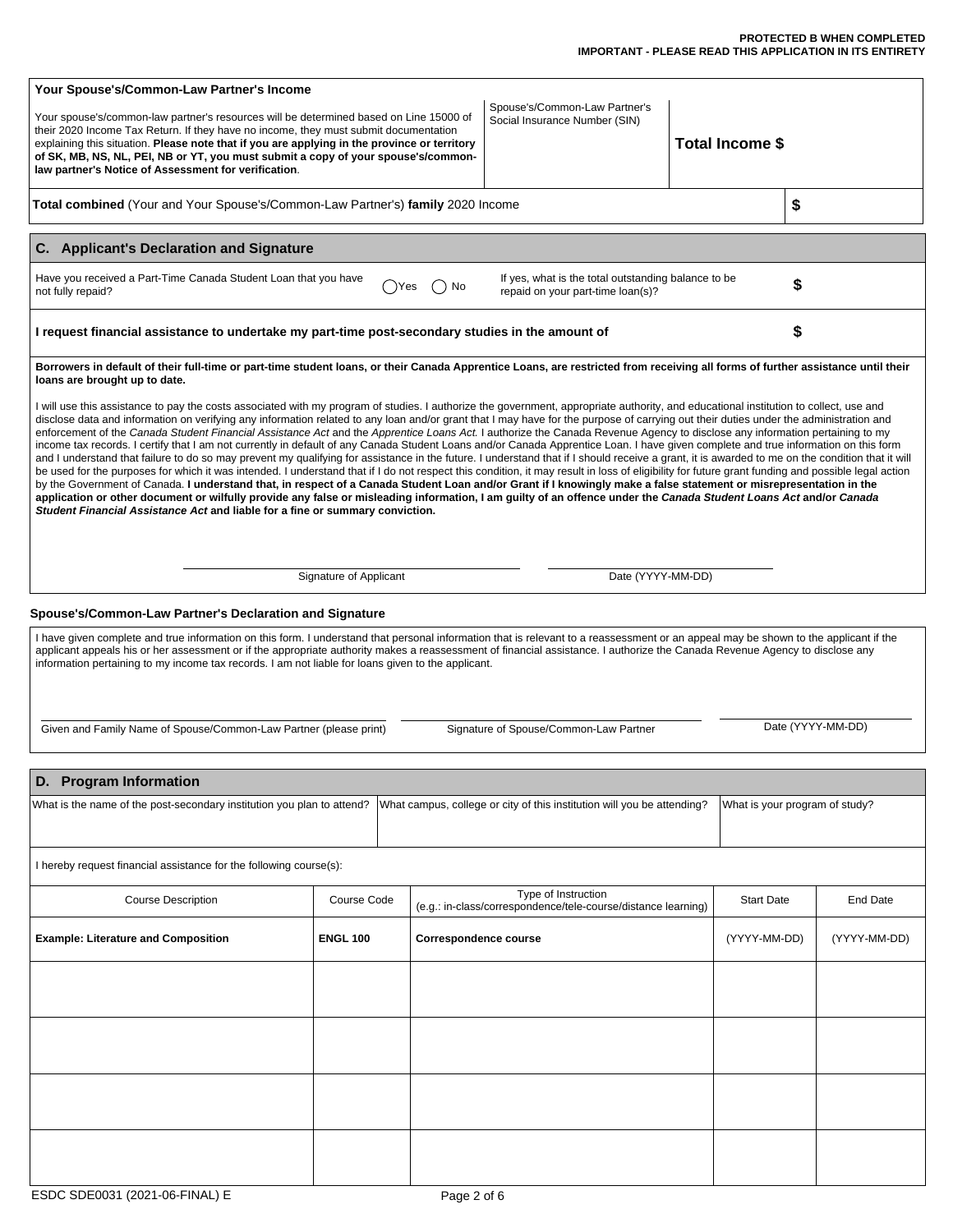#### **PROTECTED B WHEN COMPLETED IMPORTANT - PLEASE READ THIS APPLICATION IN ITS ENTIRETY**

| To Be Completed By The Educational Institution<br>Е.                                                                                              |                                                             |                                 |                            |                                                                                                                  |                         |                                                                                                              |  |  |
|---------------------------------------------------------------------------------------------------------------------------------------------------|-------------------------------------------------------------|---------------------------------|----------------------------|------------------------------------------------------------------------------------------------------------------|-------------------------|--------------------------------------------------------------------------------------------------------------|--|--|
| Complete Section E and verify that all information provided in Section D is complete and correct.                                                 |                                                             |                                 |                            |                                                                                                                  |                         |                                                                                                              |  |  |
| Period of Study<br>Commencement Date<br>(YYYY-MM-DD)                                                                                              | Period of Study<br><b>End Date</b><br>(YYYY-MM-DD)<br>\$    |                                 |                            | What are the applicant's tuition and compulsory fees<br>(do not include residence fees) for the period of study? | period of study?<br>\$  | What are the applicant's book and equipment costs for the                                                    |  |  |
| What is the applicant's<br>percentage of a full<br>course load?<br>$\%$                                                                           | Number of Weeks of Study                                    |                                 | Number of Courses per Week |                                                                                                                  | Diploma<br>Certificate  | What is the level of the applicant's program?<br>Bachelor's Degree (<br>Doctoral Degree<br>A Master's Degree |  |  |
|                                                                                                                                                   | What faculty / division is the program considered to be in? |                                 |                            |                                                                                                                  |                         |                                                                                                              |  |  |
| Administration / Business<br><b>Community Service</b>                                                                                             |                                                             |                                 |                            | <b>Health Sciences</b>                                                                                           | Theology                | Education                                                                                                    |  |  |
| Agriculture / Related Sciences<br>Dentistry                                                                                                       |                                                             |                                 |                            | ()Law                                                                                                            | Trades                  |                                                                                                              |  |  |
| Arts / Sciences<br>Engineering / Technology                                                                                                       |                                                             |                                 | () Medicine                | Other (specify)                                                                                                  |                         |                                                                                                              |  |  |
| Program of Study                                                                                                                                  |                                                             |                                 |                            |                                                                                                                  |                         |                                                                                                              |  |  |
| I certify that the above information in Section E of this application is correct based on the information provided by the applicant in Section D. |                                                             |                                 |                            |                                                                                                                  |                         |                                                                                                              |  |  |
| Name of Authorized Officer of the Educational Institution                                                                                         |                                                             | Title                           |                            |                                                                                                                  | <b>Telephone Number</b> |                                                                                                              |  |  |
| Email Address of Educational Institution                                                                                                          |                                                             | Signature of Authorized Officer |                            |                                                                                                                  | Date (YYYY-MM-DD)       |                                                                                                              |  |  |
| Address of Educational Institution                                                                                                                |                                                             |                                 |                            |                                                                                                                  |                         | <b>Educational Institution Code</b>                                                                          |  |  |

| F. To Be Completed By The Provincial/Territorial Ministry |                                                                                                     |                                                                                                        |  |    |  |  |
|-----------------------------------------------------------|-----------------------------------------------------------------------------------------------------|--------------------------------------------------------------------------------------------------------|--|----|--|--|
| Assessed and qualified for assistance<br>() Yes () No     | Type of assistance to be provided<br>Canada Student  ne Canada<br>Student Loan<br>Grant             | Field of study code                                                                                    |  |    |  |  |
| Family Size Including Applicant                           | Did the applicant successfully complete<br>previously funded courses (loan funding)?<br>No<br>()Yes | Did the applicant successfully complete<br>previously funded courses (grant funding)?<br>$\bigcirc$ No |  |    |  |  |
| <b>Total Income</b>                                       | S                                                                                                   | Requested amount of assistance by applicant<br>(if indicated)                                          |  |    |  |  |
|                                                           |                                                                                                     | <b>Total Assistance Authorized</b>                                                                     |  |    |  |  |
| <b>Tuition and Compulsory Fees</b>                        | l\$                                                                                                 | Part-Time Canada Student Loan                                                                          |  | \$ |  |  |
| Books / Equipment                                         | S                                                                                                   | <b>Grant for Students with Permanent Disabilities</b>                                                  |  | S  |  |  |
| Transportation                                            | ∣\$                                                                                                 | l\$<br>Grant for Part-Time Students with Dependants                                                    |  |    |  |  |
| Child Care                                                | \$                                                                                                  | \$<br><b>Grant for Part-Time Studies</b>                                                               |  |    |  |  |
| Miscellaneous                                             | 1\$                                                                                                 | 5<br>Part-Time Provincial Student Loan                                                                 |  |    |  |  |
| <b>Total Expenses</b>                                     | l\$                                                                                                 | 5<br><b>Provincial Grant</b>                                                                           |  |    |  |  |
|                                                           |                                                                                                     |                                                                                                        |  |    |  |  |

Comments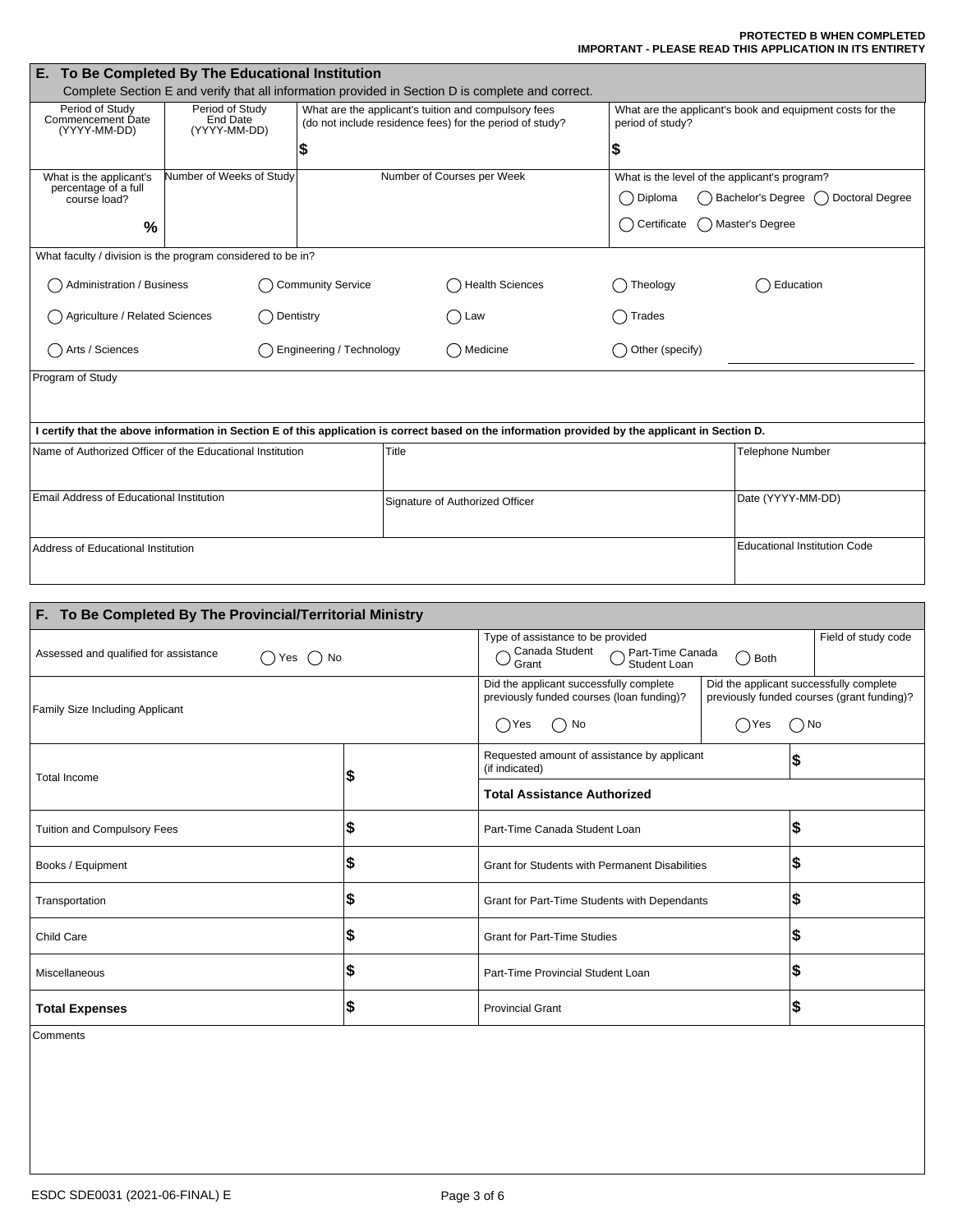# Part-Time Canada Student Loan and Grant Application

## **Provincial/Territorial Student Aid Offices**

## **NEWFOUNDLAND & LABRADOR**

Student Financial Services Division Department of Education PO Box 8700 St. John's NL A1B 4J6 Tel.: (709) 729-5849 Fax: (709) 729-2298 <www.gov.nl.ca/studentaid>

Student Financial Services Department of Post-Secondary Education, Training and Labour Beaverbrook Building P.O. Box 6000, Fredericton, NB E3B 5H1 Tel.: (506) 453-2577 1-800-667-5626 Fax: (506) 444-4333 [www.studentaid.gnb.ca](www.studentaid.gnb.ca/)

Service de l'accueil et des renseignements Aide financière aux études 1035, rue De la Chevrotière Québec, QC G1R 5A5 Région de Québec : (418) 643-3750 Région de Montréal : (514) 864-3557 Sans frais au Canada et aux États-Unis : 1-877-643-3750 [www.afe.gouv.qc.ca](www.afe.gouv.qc.ca/)

## **\*\*ALBERTA**

Student Aid Alberta PO Box 28000 STN MAIN Edmonton AB T5J 4R4 Toll Free: 1 855-606-2096 <studentaid.alberta.ca>

## **YUKON TERRITORY**

Student Financial Assistance Department of Education Government of Yukon Box 2703 Whitehorse YT Y1A 2C6 Tel.: (867) 667-5929 Fax: (867) 667-8555 [www.yukonstudentaid.com](www.yukonstudentaid.com/)

## **PRINCE EDWARD ISLAND**

Student Financial Services 176 Great George Street PO Box 2000 Charlottetown PE C1A 7N8 Tel.: (902) 368-4640 Fax: (902) 368-6144 [www.studentloan.pe.ca](www.studentloan.pe.ca/)

## **MANITOBA**

Manitoba Student Aid 401-1181 Portage Avenue Winnipeg MB R3G 0T3 Tel.: 204-945-6321 Fax: 204-948-3421 [www.manitobastudentaid.ca](www.manitobastudentaid.ca/)

## **\*\*ONTARIO**

[www.saskatchewan.ca/studentloans](www.saskatchewan.ca/studentloans/) **\*QUÉBEC**  Ontario Student Assistance Program Student Financial Assistance Branch Ministry of Colleges and Universities (OSAP) PO Box 4500 189 Red River Road 4th Floor Thunder Bay, ON P7B 6G9 Tel.: (807) 343-7260 Toll-Free in North America: 1-877 OSAP - 411 (1 877 672 7411) Telephone Device for the Deaf (TDD): 1-800-465-3958 Fax: (807) 343-7278 <www.ontario.ca/osap>

## **\*\*BRITISH COLUMBIA**

Ministry of Advanced Education and Skills Training StudentAid BC PO Box 9173 Stn Prov Govt Victoria, BC V8W 9H7 Telephone:(toll free from Canada & USA) 1-800-561-1818 Telephone: (from outside North America) 250-387-6100 Fax: (toll free) 1-866-312-3322 Fax: 250 356-9455 [www.studentaidbc.ca](www.studentaidbc.ca/)

## **NOVA SCOTIA**

Student Assistance Office Department of Labour and Advanced Education 1256 Barrington Street PO BOX 2290 Halifax, NS B3J 3C8 Tel.: (902) 424-8420 Fax: (902) 424-0540 <www.novascotia.ca/studentassistance/> **NEW BRUNSWICK** 

## **SASKATCHEWAN**

Student Service Centre Ministry of Advanced Education 1120 - 2010 12th Avenue Regina SK S4P 0M3 Tel.: (306) 787-5620 Toll Free: 1-800-597-8278 Fax: (306) 787-1608

## **\*NORTHWEST TERRITORIES**

Student Financial Assistance Department of Education, Culture and Employment Box 1320 Yellowknife NT X1A 2L9 Tel.: (867) 767-9355 1-800-661-0793 Fax: (867) 873 -0336 1-800-661-0893 [www.nwtsfa.gov.nt.ca](www.nwtsfa.gov.nt.ca/)

## **\*NUNAVUT**

Financial Assistance for Nunavut **Students** Department of Education Toll Free: 1-877-860-0680 (Can also be used locally) Baffin: Tel.: (867) 473-2600 Toll Free: 1-800-567-1514 Kivalliq: Tel.: (867) 645-5040 Toll Free: 1-800-953-8516 Kitikmeot: Tel.: (867) 983-4031 Toll Free: 1-800-661-0845 <www.gov.nu.ca/education>

## **Note:**

- **\* The province of Quebec, the Northwest Territories and Nunavut have chosen not to issue loans or grants under the Canada Student Financial Assistance Program. If you reside in these areas, please contact the appropriate office listed above for information on student assistance.**
- **\*\* The provinces of Alberta, British Columbia, and Ontario use a different application form for parttime assistance. If you are a resident in one of these provinces, you should contact your provincial student aid office as listed above or review their website for information on the application process.**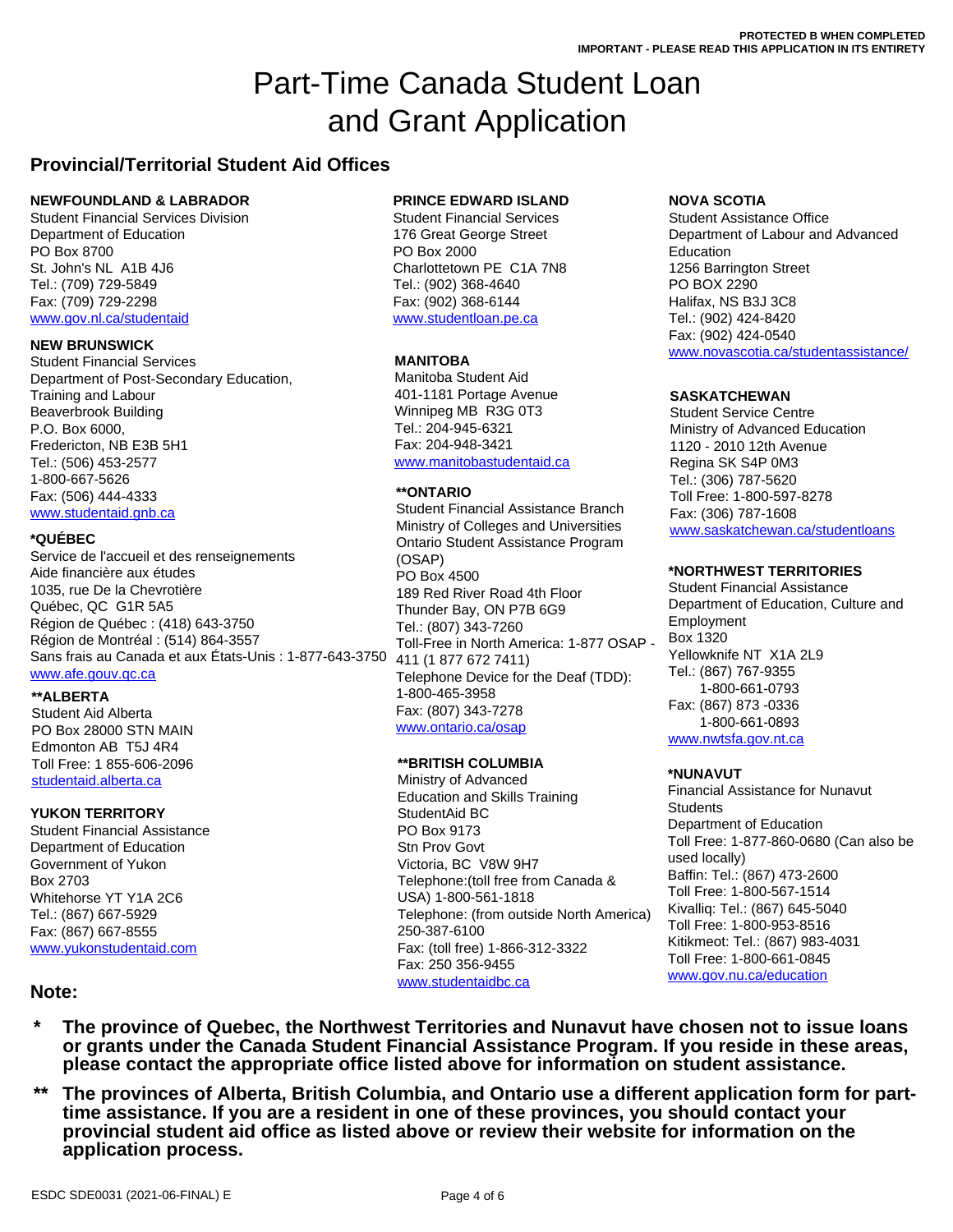## **APPLICANT - DETACH THIS PAGE AND RETAIN FOR YOUR RECORDS**

## **Application for Assistance for Part-Time Studies**

The *Canada Student Loans Act* and *Regulations* (CSLA) and / or the *Canada Student Financial Assistance Act* and *Regulations* (CSFAA) set forth the legal rights and obligations of a student and should be referred to in the case of uncertainty or dispute. With respect to the assistance available to Part-Time students through the Canada Student Financial Assistance Program (CSFA Program), the following definitions apply:

| Canada Student Loan (CSL)  | - the repayable financial assistance to help eligible students pay for post-secondary education at a designated college,<br>university, or other post-secondary institution, according to the Canada Student Financial Assistance Regulation. |
|----------------------------|-----------------------------------------------------------------------------------------------------------------------------------------------------------------------------------------------------------------------------------------------|
| Canada Student Grant (CSG) | - financial assistance awarded to qualifying students for the specific purpose of paying eligible costs associated with the<br>undertaking of a program of studies, as set out by the CSFA Program.                                           |
|                            | - Grant amounts are non-repayable provided that the eligibility criteria is maintained for the duration of the study period<br>for which the grant was awarded.                                                                               |

This application form will be used to assess your eligibility for Part-Time CSL assistance as well as CSG assistance for Part-Time Studies.

**Incomplete applications cannot be processed. Please ensure that all requested information is provided. You must have a valid Social Insurance Number (SIN) to apply. Print clearly and sign the application in ink.**

## **Instructions To The Applicant**

- To apply for Part-Time assistance, **fully complete** sections **A, B, C** and **D** of the attached application form.
- Have the Educational Institution where you are pursuing your Part-Time studies complete Section **E**.
- Submit the completed application form to the appropriate authority in the province in which you last resided for at least 12 months in a row (not including time spent as a full-time post-secondary student). If you are applying in the province or territory of SK, MB, NS, NL, PEI, NB or YT, you must submit a copy of your Notice of Assessment (and a copy of your spouse's or common-law partner's Notice of Assessment, if applicable). See list of Appropriate Authorities on Page 4 of the application.

**Residency definition: The province or territory of residence of a part-time student is where they have last lived for at least 12 months in a row, not including time as a full-time post-secondary student (but including time as a part-time post-secondary student).**

#### **Note: If you are a previous recipient of a grant and/or loan for Part-Time Studies, you must also provide documentation indicating successful completion of all previously funded course(s).**

#### **Note to Applicants with Permanent Disabilities**

The CSFA Program provides for the option of being considered Full-Time or Part-Time for students with permanent disabilities taking between 40% and 59% of a Full-Time course load and additional assistance for students with permanent disabilities who demonstrate that they have a permanent disability which restricts their ability to participate in post-secondary studies.

If you are an applicant with a permanent disability and you require additional funding to offset exceptional, education-related costs related to your permanent disability, you may wish to contact your provincial student aid office and / or financial aid office at your Educational Institution and apply for the Canada Student Grant for Services and Equipment for Persons with Permanent Disabilities (CSG-PDSE). Students who wish to apply for this grant, provided through the CSFA Program, must fill out an additional application.

## **Privacy Notice Statement**

The information you provide is collected under the authority of the *Department of Employment and Social Development Act*, the *Canada Student Financial*  Assistance Act (CSFAA) and *Regulations*, the *Canada Student Loans Act* (CSLA) and *Regulations,* and the *Apprentice Loans Act* (ALA) and *Regulations* for the<br>administration of the Canada Student Financial Assistance Pr (SIN) is collected under the authority of the CSFAA, the *Canada Student Financial Assistance Regulations* (CSFAR), the *Canada Student Loan Regulations*  (CSLR), and the *Apprentice Loans Regulations* (ALR), and in accordance with the Treasury Board Secretariat *Directive on the Social Insurance Number* which lists the CSFAA, the CSFAR, the CSLR, and the ALR as authorized users of the SIN. The SIN will be used as a file identifier and, along with the other information you provide, will also be used to validate your application, and to administer and enforce the CSFA Program and the CAL.

Participation in the Canada Student Financial Assistance Program is voluntary. Refusal to provide personal information will result in not being considered for a Canada Student Loan.

The information you provide may be disclosed to Statistics Canada for statistical and research purposes, the provincial/territorial government(s), the National Student Loans Service Centre, the Canada Apprentice Loan Service Centre, financial institutions, the Canada Revenue Agency, consumer credit grantor(s), credit bureau(s), credit reporting agency(ies), any person or business with whom you have or may have had financial dealings, and your Financial Institution(s) to directly or indirectly collect, retain, use, and exchange among themselves any personal information related to this application for the purposes of carrying out their duties under the Federal Act(s) and Regulation(s) and/or the applicable Provincial Act(s) and Regulation(s) relating to student and/or apprentice financial assistance, including for administration, enforcement, debt collection, audit, verification, research, and evaluation purposes.

Your personal information is administered in accordance with the CSFAA and CSFAR, the CSLA and CSLR, the ALA and ALR, the *Department of Employment and Social Development Act*, the *Privacy Act*, and other applicable laws. You have the right to the protection of, access to, and correction of your personal<br>information which is described in Personal Information Banks E government publication entitled, [Info Source,](http://www.canada.ca/infosource-ESDC) which is available at the following web site address: <www.canada.ca/infosource-ESDC>. [Info Source](http://www.canada.ca/infosource-ESDC) may also be accessed on-line at any Service Canada Centre. You have the right to file a complaint with the Privacy Commissioner of Canada regarding the institution's<br>handling of your personal information at: <u>https://www.priv.gc.ca/en</u>